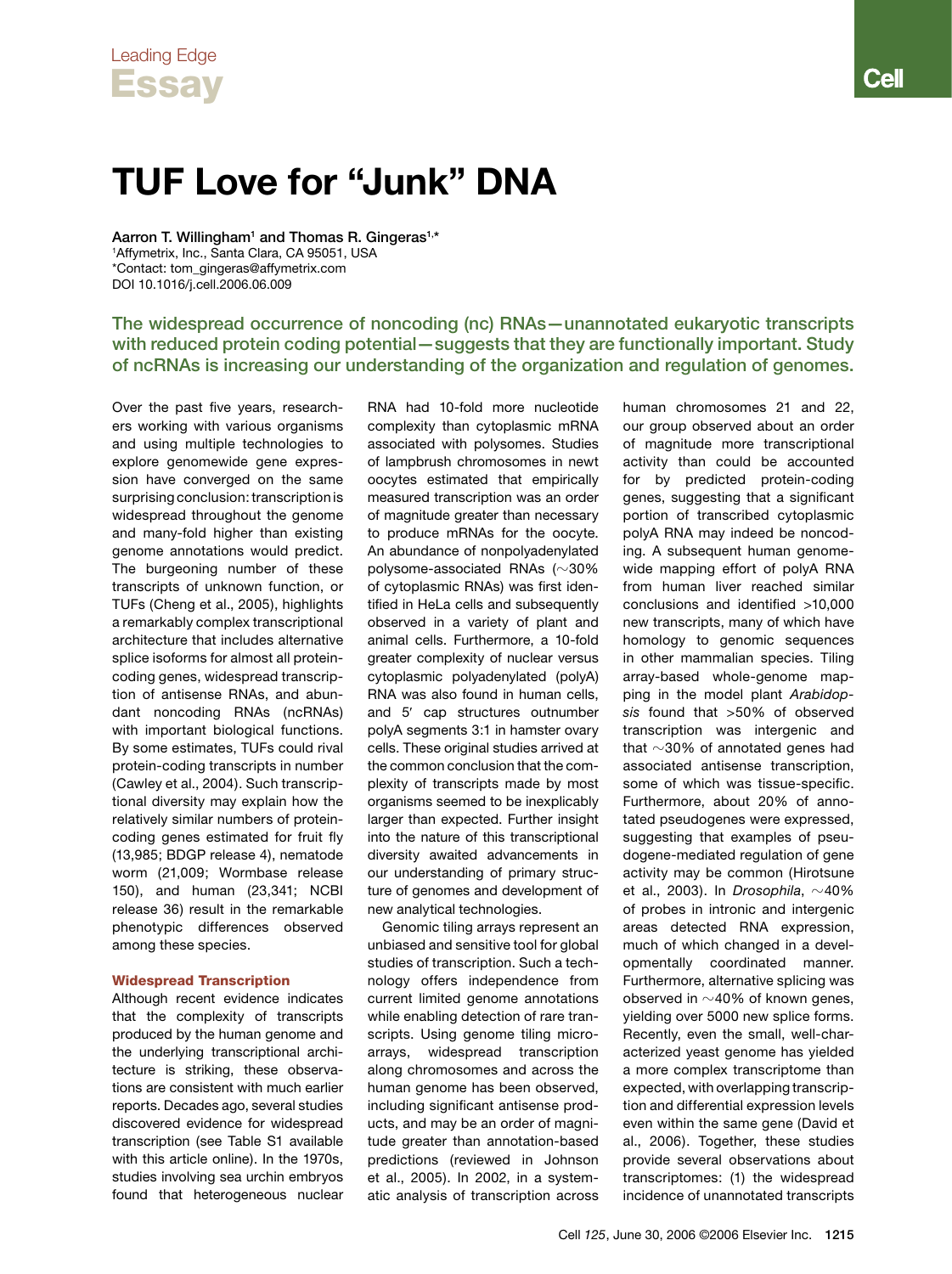with limited protein-coding capacity, often expressed at low levels; (2) a large degree of overlapping transcription, evidenced in part by the presence of abundant antisense transcription; and (3) most coding genes have alternative splice forms.

Combining chromatin immunoprecipitation (ChIP) and tiling microarrays has allowed unbiased, often high-resolution mapping of transcription factor binding sites across the genome, and in the process has lent considerable unbiased empirical support to the existence of widespread unannotated transcription. The binding sites of the NFκB family member RelA/p65 were mapped across human chromosome 22, with nearly 28% of the binding sites shown to lie >50 kb away from known protein-coding genes (Martone et al., 2003). Mapping of DNA binding sites for Sp1, cMyc, and p53 transcription factors on human chromosomes 21 and 22 revealed that almost half of the mapped binding sites potentially correlate with ncRNAs, and a significant subset of the noncoding transcripts showed transcriptional responsiveness to retinoic acid (Cawley et al., 2004). Recently, a whole-genome map of RNA polymerase II preinitiation complex binding sites in human primary fibroblasts identified  $\sim$ 10,000 active promoters, with approximately 13% corresponding to unannotated loci (Kim et al., 2005). Several factors could account for the substantially lower percent of observed binding sites that may correlate with noncoding transcription, such as the highly conservative thresholds used to identify binding sites and the low occupancy by RNA polymerase for low abundance transcripts. Taken together, these results suggest that widespread transcription of TUFs is initiated and regulated by molecular mechanisms similar to those modulating protein-coding RNAs.

Widespread unannotated transcription has been confirmed by other experimental means, including mapping 5′ ends of transcripts using cap analysis of gene expression (CAGE), 3′ ends with serial analysis of gene expression (SAGE), massively parallel signature sequencing (MPSS), and high-throughput fulllength cDNA cloning and sequencing methodologies (reviewed in Mattick and Makunin, 2006). These sequencing-based approaches provide strand specificity for transcripts and can detect transcripts originating from repetitive regions of the genome, whereas tiling arrays often have repetitive regions excluded and may use labeling protocols that are strand-insensitive. Expression analysis by SAGE tags found at least 15,000 uncharacterized 3′ termini used in the genome, suggesting that new isoforms and genes numbered in the many thousands. In the functional annotation of the mouse genome (FANTOM) project, large-scale sequencing and manual annotation of full-length cDNAs characterized 102,281 transcripts, including 32,129 proteincoding transcripts (2222 of which encode new proteins) and 34,030 ncRNAs (Carninci et al., 2005). This study also concluded that the total number of transcripts is at least an order of magnitude larger than current estimates of genes present in the mouse genome. Furthermore, only about 40% of characterized ncRNA sequences were identified in previous FANTOM cDNA collections, suggesting that the number of unannotated transcripts could continue to grow. Sequencing of 3 million human CAGE tags also confirmed that human cells have a similar level of transcriptional diversity. Analysis of human gene expression by MPSS found that >65% of signature sequences do not overlap with annotated transcripts; rather, 38% map to introns, 21% are antisense to known exons, and 5% map to intergenic areas. Intergenic transcripts are expressed at low levels on arrays, and it may be that the cloning and sequencing methodologies of MPSS require greater analysis to detect transcripts with such low abundance.

Antisense transcription is also observed in cDNA sequencing, corroborating findings in microarray studies. Transcription from the opposite strand of a protein-encoding locus produces RNAs that may hybridize with DNA or RNA and could interfere with transcription, translation, or mRNA stability of the "sense" product. Systematic cDNA cloning of small RNAs from *C. elegans* identified 700 distinct endogenous siR-NAs, possibly processed from larger antisense transcripts, precisely complementary to protein-coding regions from more than 500 different genes; such small RNAs may act as siRNAs in plants (reviewed in Sontheimer and Carthew, 2005). Genomewide surveys of expressed mouse and human sequences and cDNA sequencing experiments identified a surprisingly large number of transcripts antisense to protein-coding genes. This suggests that the majority of sense transcripts (e.g., 72% of mouse genes) may have an antisense partner (Katayama et al., 2005).

#### Noncoding RNAs and Their Functions

A key question hangs like an ominous cloud over these observations of widespread transcription: are these transcripts biologically functional, or are they the transcriptional noise of a less than precise set of biological processes? Recent experiments in mice in which megabase "gene desert" regions have been deleted underscore the relevance of this question. Deletion of 1.5 Mb and 0.8 Mb genomic intervals, which together contain 1243 noncoding sequences conserved between rodent and primate, resulted in viable mice with no obvious deleterious phenotypes (Nobrega et al., 2004). However, if history is our guide, then the answer to this question may be complex (see Figure 1).

It has taken more than 35 years to identify and characterize seven functional classes of ncRNAs: ribosomal (r), transfer (t), small nuclear (sn), antisense (AS), small nucleolar (sno), micro (mi) and Piwi-interacting (pi). With the exception of perhaps the rRNA and tRNA functional classes, the other ncRNA classes are believed to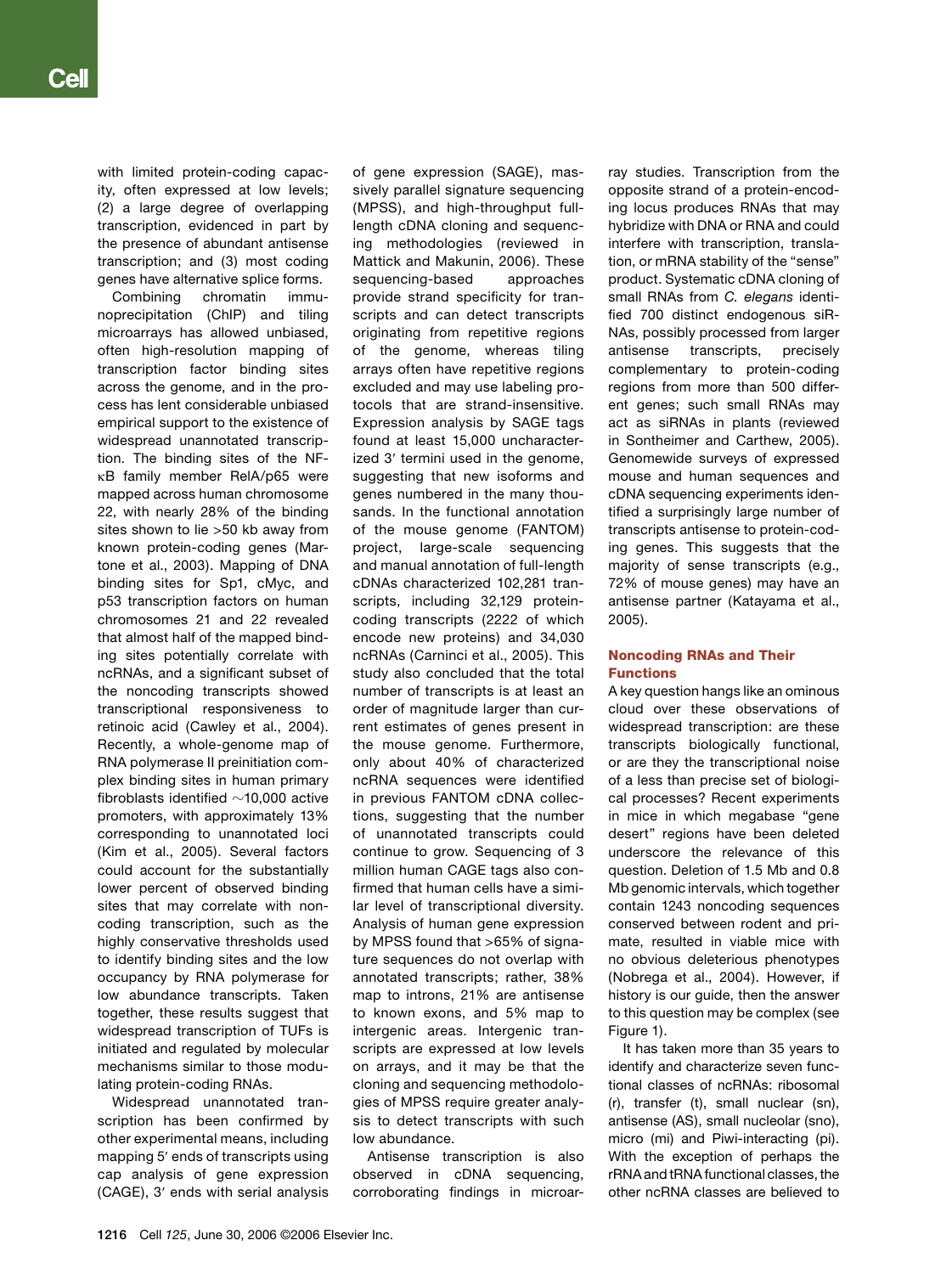



#### **Figure 1. Discovery Timeline of Noncoding RNAs**

This timeline highlights the discoveries of the different functional classes of noncoding RNAs (ncRNAs) and the emergence of evidence for widespread transcription throughout the genome. Widespread transcription produces of a plethora of unannotated RNA species, most of which are characterized by reduced protein coding potential. Examples of the many regulatory roles of ncRNAs in cellular processes are provided. Diversity in the size and function of ncRNAs coupled with the abundance of noncoding transcription suggest that many ncRNAs still await discovery. (See Table S1 for full citations for timeline events).

be incomplete. Many other functions for noncoding transcripts have been identified, including transcriptional activation, gene silencing, imprinting, dosage compensation, translational silencing, modulation of protein function, and binding as riboswitches to regulatory metabolites (reviewed in Kiss, 2002; Mattick and Makunin, 2006; Zamore and Haley, 2005).

One of the best characterized emerging classes of ncRNAs are the microRNAs (miRNAs) cloned over a decade ago in *C. elegans* and now recognized as a large conserved family of  $\sim$ 22-nucleotide regulatory RNAs essential for a variety of cellular processes (reviewed in Esquela-Kerscher and Slack, 2006; Zamore and Haley, 2005). The differential

expression patterns of miRNAs determine cell fate and correct differentiation during development (for example, through regulation of Notch signaling and Hox gene expression). MicroRNAs can act as tumor suppressors and oncogenes (for example, by regulating Bcl2, Ras, Myc, and E2F), and they can regulate cellular proliferation and apoptosis. Surprisingly, miRNA expression profiles appear to reflect more accurately the developmental lineage and differentiation state of tumors than do mRNA profiles. Hundreds of miRNAs are estimated to be present in the human genome, and computational analysis suggests that more than 20%–30% of human genes are regulated by miRNAs. Microarray experiments support this view, revealing miRNAmediated downregulation of large numbers of target mRNAs. In addition, miRNAs suppress initiation of protein translation, promote mRNA degradation and turnover, and initiate transcriptional silencing. However, the function of the vast majority of miRNAs is as yet unknown.

Small nucleolar RNAs (snoRNAs), another abundant group of RNAs, reveal an ever-increasing retinue of cellular functions for ncRNAs (reviewed in Kiss, 2002). Originally appreciated for their processing of rRNAs and involvement in the posttranscriptional 2′-O-methylation and pseudouridylation of target rRNAs and snRNAs, the identification of many "orphan" snoRNAs lacking complementarity to rRNAs, snRNAs, and tRNAs suggests a broad range of RNA substrates for snoRNAs. Furthermore, snoR-NAs are known to accumulate (and potentially function) outside of the nucleolus. Given that most snoR-NAs are processed from the introns of other genes, their expression is inextricably linked to transcription of their host gene. For example, a brain-specific snoRNA called HBII-52 modulates alternate splicing of the transcript encoding the serotonin receptor. Patients with Prader-Willi syndrome who lack HBII-52 have different serotonin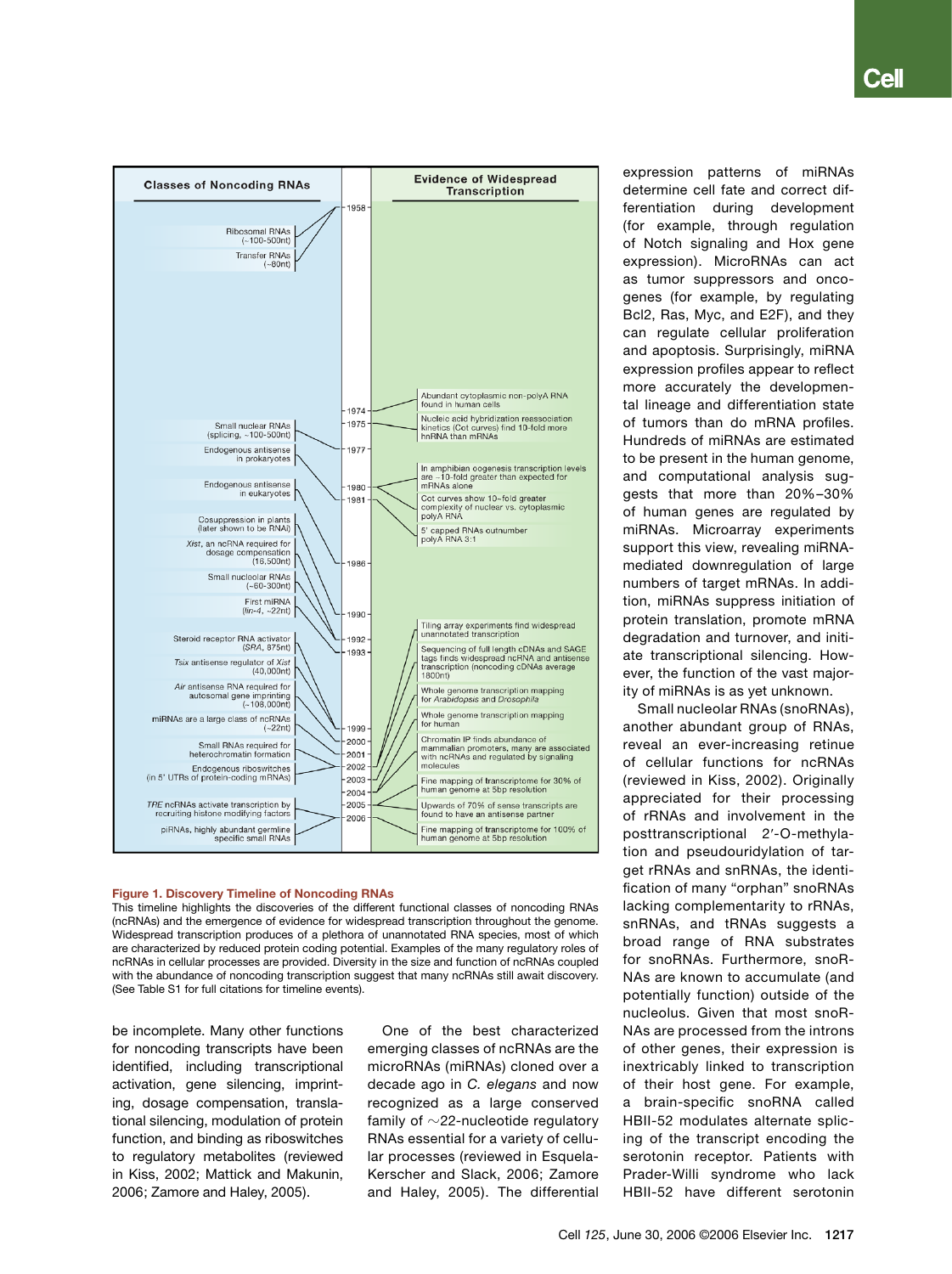receptor splice forms, resulting in an alteration in serotonin efficacy (Kishore and Stamm, 2006).

The interaction of ncRNAs with proteins is another way in which ncRNAs can exert their effects in the cell. For example, steroid receptor RNA activator (SRA) is a transcriptional coactivator whose action requires chromatin remodeling and recruitment of histone deacetylases (Zhao et al., 2004). SRA facilitates establishment of the transcriptional preinitiation complex by interacting with nuclear receptors, probably forming a scaffold for the binding of coactivators (such as the DEAD box protein p72/p68) and corepressors (such as SHARP). A screen for evolutionarily conserved functional ncRNAs identified a noncoding repressor of the NFAT transcription factor (NRON) (Willingham et al., 2005). The demonstrated interaction of NRON with nuclear import factors immediately suggests that NRON in a complex with importin-β specifically downregulates the nuclear import of NFAT, a hypothesis supported by studies of NFAT translocation. Indeed, given the complicated networks of nuclear-cytoplasmic transport and the seemingly limited number of available importin-β family members, such ncRNA-mediated regulation of specific cargo proteins may emerge as a common biological strategy for dealing with the complexity of intracellular trafficking. Activation of the heat shock transcription factor (HSF1) is mediated by an RNP complex, which includes the translation elongation factor eEF1A and a new ncRNA called HSR1 (Shamovsky et al., 2006). Conserved from rodents to humans, HSR1 is essential for heat shock response activation and may act as an RNA thermosensor.

The identification of a specific class of small RNAs with a potential role in development has very recently been described. The Argonaute Piwi subfamily proteins have been shown to be important in germline development (Cox et al., 1998). Girard et al. (2006) and Aravin et al. (2006) have now identified and characterized a highly abundant class of small RNAs called piRNAs and showed them to be associated with the Piwi proteins MIWI (Girard et al., 2006) and MILI (Aravin et al., 2006) in murine testis. The slightly longer lengths (26–31 nucleotides) and testes-specific expression of these piRNAs perhaps hint at the start of a growing number of developmental stage-specific or tissue-specific members of new classes of small RNAs.

Finally, the burgeoning number of putative ncRNA genes has been cited as a mechanism for increasing the complexity of gene regulatory networks and, together with alternative gene splicing, significantly increases the variety and complexity of the transcriptome. The finding that the rising ratio of noncoding to protein-coding DNA correlates with increasing organismal complexity supports this notion (Mattick and Makunin, 2006). With the limited number of currently characterized ncRNAs acting in so many cellular processes and the demonstrated amount of unannotated transcription present in the genome, one can easily appreciate that ncRNAs probably function in more cellular pathways than their protein-coding brethren.

#### Implications of Noncoding **Transcription**

Noncoding RNAs possess several properties that make them attractive as regulatory factors. For example, miRNAs are 1000-fold smaller than most mRNAs. With their 20 nucleotides, miRNAs can perform the task of a protein domain composed of 100 amino acids. Considering the effects of compensatory base pair changes on structure and target hybridization, such RNAs could evolve much more readily than protein domains. The strong innate affinity of RNA for both DNA and RNA permits a diversity of stable mismatch-based secondary structure motifs such as stems, bulges, and loops. These elements may be stronger determinants of an RNA's function than the primary sequence itself, and would help to explain the lack of evolutionary conservation observed among many ncRNAs. Evolutionary conservation of even well-characterized and biologically important ncRNAs appears to be inconsistent at best. The let7 miRNA is conserved from worms to humans (Zamore and Haley, 2005), yet the dosage compensation ncRNA XIST appears to be rapidly evolving even among rodents (Nesterova et al., 2001). Furthermore, of the  $\sim$ 34,000 putative ncRNAs identified in mouse, only 3%–4% or so have limited human sequence conservation (Carninci et al., 2005). Only about 7%–20% (depending on the study) of human unannotated transcripts appear to be conserved over most of their lengths with their mouse counterparts; thus, the majority are species-specific (Johnson et al., 2005). Perhaps the criteria used to determine evolutionary conservation should be reevaluated. For example, it could be that the lengths of the conserved sequences are short and discontinuous, resembling islands of conservation within a larger nonconserved sequence. If such patches of conservation turn out to be biologically important for unannotated ncRNAs (as they are for miRNAs), the number of such conserved regions in the genome would escalate considerably.

Given the tolerance of RNA for mismatches and its probable reliance on secondary structure for bioactivity, ncRNAs are likely to have a greater degree of plasticity than mRNAs. Often multiple miR-NAs must be deleted to obtain a phenotype (Abbott et al., 2005)—an illustration of functional redundancy and regulatory complexity that may extend to other ncRNAs. Noncoding RNAs have been implicated in a number of diseases, including B cell neoplasia, lung cancer, autism, DiGeorge syndrome, prostate cancer, and schizophrenia (see RNAdb, http://research.imb.uq.edu.au / rnadb/). Considering the abundance of empirically observed ncRNAs, it is highly likely that many more will be linked to human diseases. In addition, miRNAs linked to cancer may prove valuable therapeutic targets (Esquela-Kerscher and Slack, 2006).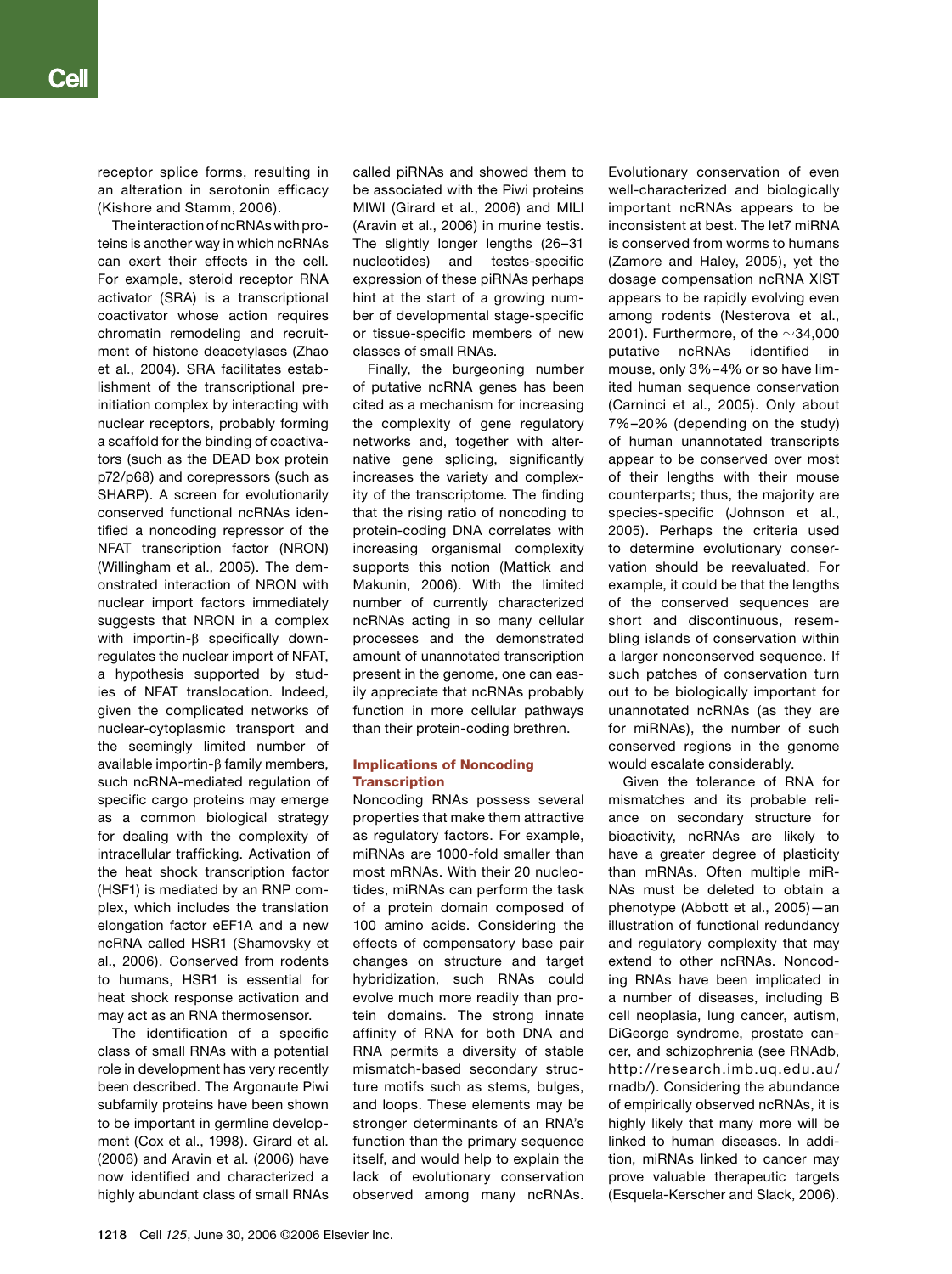There are several strategies for investigating the function of new noncoding transcripts. Starting with a large number of putative mouse ncRNAs identified by the FANTOM project, Ravasi et al. used expression analysis tools such as microarrays, PCR, and Northern blots combined with lipopolysaccharide treatment to validate the regulated expression of a subset of these ncRNAs (Ravasi et al., 2006). In a separate study but starting with the same set of mouse ncRNAs, Schultz and colleagues identified a subset of 512 ncRNAs apparently conserved during human evolution; they then used siRNAs to disrupt these conserved ncRNAs and screened for phenotypes using a panel of cellular assays (Willingham et al., 2005). Such detailed expression analyses and siRNA-mediated phenotypic screenings highlight a path for the followup characterization of newly mapped transcriptional "dark matter." Disruption of an essential RNA processing pathway such as Dicer cleavage or rRNA maturation should have dramatic transcriptional repercussions, which could be detected with tiling arrays. Such an experiment was conducted in yeast by depleting Rpp1, an essential protein required for both RNase P-mediated maturation of tRNAs and RNase MRP, which processes rRNA. This study revealed 74 new ncRNAs, many of which were antisense to known protein coding genes (Samanta et al., 2006). Future efforts could focus on: (1) combined use of RNase footprinting and tiling arrays for genomewide identification of "protected" RNAs; (2) purification of RNA-associated proteins such as helicases and identification of their associated RNAs by tiling array; (3) classification of subcellular and structural fractionations of RNAs using tiling arrays; and (4) development of higher-density tiling arrays that allow high-resolution genomewide surveys of transcription, permitting investigation of rare tissues, primary cells derived from tissues, developmental time-courses, and other low abundance samples.

How much of the nonredundant genome is transcribed? Based on published data, estimates range from 10% to 60%. However, this may be an underestimate given the limited number of cells and differentiation states surveyed thus far. Furthermore, arraybased transcript mapping relies on conservative thresholds which select for the highest 2%–5% of probes, yielding a low false positive rate of a few percent. Given the low expression levels of many TUFs, these thresholds are likely to be underestimates of the true amount of unannotated transcription. Indeed, unpublished data from our lab suggest that 75% of RACE products selected from random regions of the human genome and hybridized to microarrays reveal the presence of complex transcripts. Analyzing the distribution of transposable elements that are counter-selected when they occur within functional transcriptional units (FTUs) implies that >50% of the genome consists of FTUs, and one-third of these are likely to be ncRNAs (Semon and Duret, 2004). Weighing these factors together, we suggest that all of the non-repeat portions of the human genome are transcribed. This may seem an excessive estimate, yet recent data in yeast imply that more that 85% of its genome is transcribed (David et al., 2006). Furthermore, large-scale cDNA sequencing and annotation in the mouse has shown that 62% of the mouse genome is transcribed (Carninci et al., 2005), and there are estimates that 90% of the human genome is transcribed (Wong et al., 2001). The overall architecture of transcribed portions of the genome is highly complex. Indeed, the landscape of most transcriptomes is a lattice-like network of overlapping transcription in which the same genomic sequences often serve as portions of separately regulated transcripts, making the boundaries and indeed the concept of the term gene less useful than it once was.

#### Supplemental Data

The Supplemental Data for this article, including Table S1, can be found online at http://www.cell.com/cgi/content/full/ 125/7/1215/DC1/.

#### **Acknowledgments**

We thank Philip Kapranov for helpful discussions.

#### **References**

Abbott, A.L., Alvarez-Saavedra, E., Miska, E.A., Lau, N.C., Bartel, D.P., Horvitz, H.R., and Ambros, V. (2005). Dev. Cell *9*, 403–414.

Aravin, A., Gaidatzis, D., Pfeffer, S., Lagos-Quintana, M., Landgraf, P., Iovino, N., Morris, P., Brownstein, M.J., Kuramochi-Miyagawa, S., Nakano, T., et al. (2006). Nature. Published online June 4, 2006. 10.1038/ nature04916.

Carninci, P., Kasukawa, T., Katayama, S., Gough, J., Frith, M.C., Maeda, N., Oyama, R., Ravasi, T., Lenhard, B., Wells, C., et al. (2005). Science *309*, 1559–1563.

Cawley, S., Bekiranov, S., Ng, H.H., Kapranov, P., Sekinger, E.A., Kampa, D., Piccolboni, A., Sementchenko, V., Cheng, J., Williams, A.J., et al. (2004). Cell *116*, 499–509.

Cheng, J., Kapranov, P., Drenkow, J., Dike, S., Brubaker, S., Patel, S., Long, J., Stern, D., Tammana, H., Helt, G., et al. (2005). Science *308*, 1149–1154.

Cox, D.N., Chao, A., Baker, J., Chang, L., Qiao, D., and Lin, H. (1998). Genes Dev. *12*, 3715–3727.

David, L., Huber, W., Granovskaia, M., Toedling, J., Palm, C.J., Bofkin, L., Jones, T., Davis, R.W., and Steinmetz, L.M. (2006). Proc. Natl. Acad. Sci. USA *103*, 5320–5325.

Esquela-Kerscher, A., and Slack, F.J. (2006). Nat. Rev. Cancer *6*, 259–269.

Girard, A., Sachidanandam, R., Hannon, G.J., and Carmell, M.A. (2006). Nature. Published online June 4, 2006. 10.1038/nature04917.

Hirotsune, S., Yoshida, N., Chen, A., Garrett, L., Sugiyama, F., Takahashi, S., Yagami, K., Wynshaw-Boris, A., and Yoshiki, A. (2003). Nature *423*, 91–96.

Johnson, J.M., Edwards, S., Shoemaker, D., and Schadt, E.E. (2005). Trends Genet. *21*, 93–102.

Katayama, S., Tomaru, Y., Kasukawa, T., Waki, K., Nakanishi, M., Nakamura, M., Nishida, H., Yap, C.C., Suzuki, M., Kawai, J., et al. (2005). Science *309*, 1564–1566.

Kim, T.H., Barrera, L.O., Zheng, M., Qu, C., Singer, M.A., Richmond, T.A., Wu, Y., Green, R.D., and Ren, B. (2005). Nature *436*, 876– 880.

Kishore, S., and Stamm, S. (2006). Science *311*, 230–232.

Kiss, T. (2002). Cell *109*, 145–148.

Martone, R., Euskirchen, G., Bertone, P., Hartman, S., Royce, T.E., Luscombe, N.M., Rinn, J.L., Nelson, F.K., Miller, P., Gerstein, M., et al. (2003). Proc. Natl. Acad. Sci. USA *100*, 12247–12252.

**Cell**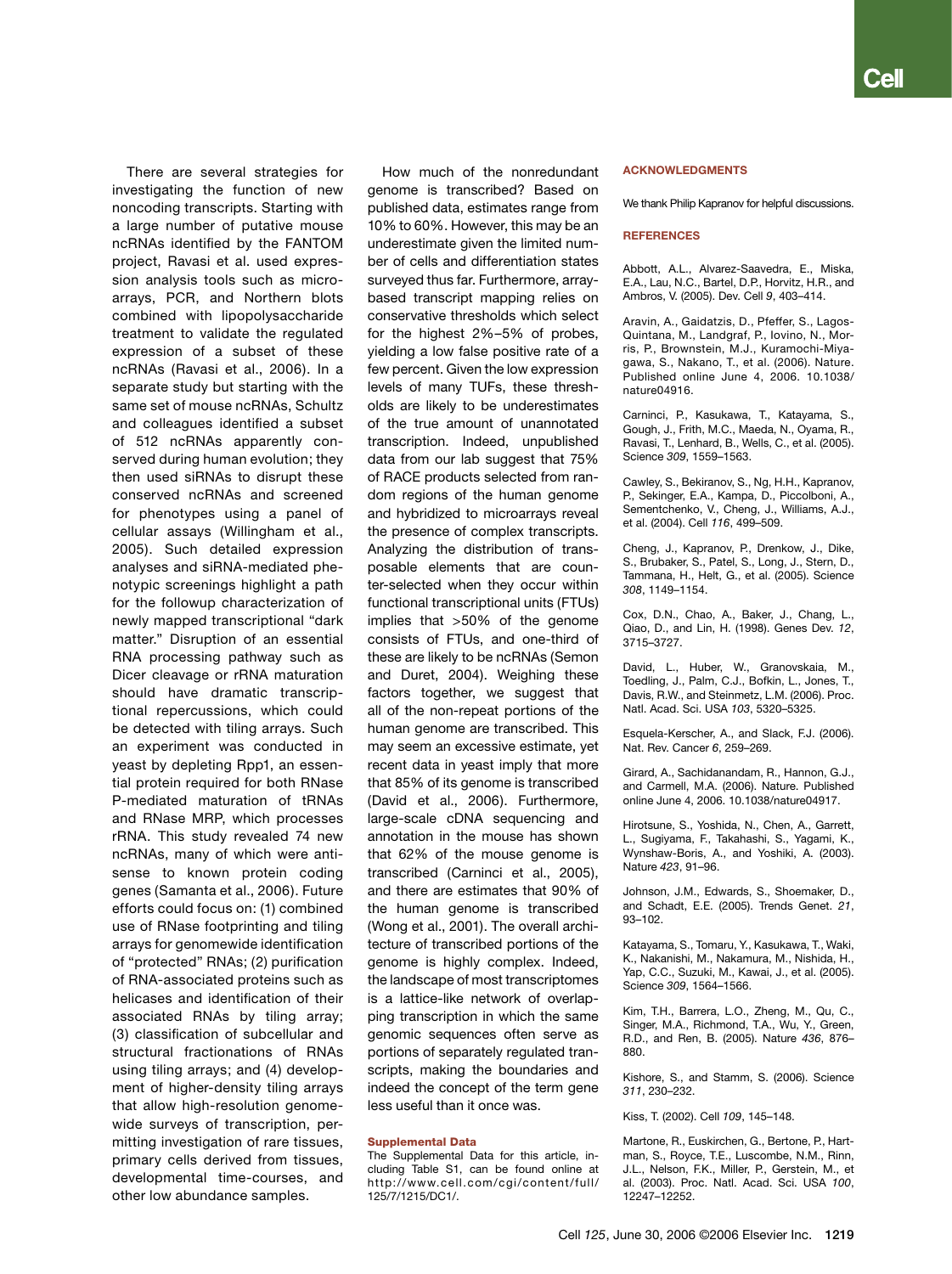Mattick, J.S., and Makunin, I.V. (2006). Hum. Mol. Genet. *15* (*Suppl 1*), R17–R29.

Nesterova, T.B., Slobodyanyuk, S.Y., Elisaphenko, E.A., Shevchenko, A.I., Johnston, C., Pavlova, M.E., Rogozin, I.B., Kolesnikov, N.N., Brockdorff, N., and Zakian, S.M. (2001). Genome Res. *11*, 833–849.

Nobrega, M.A., Zhu, Y., Plajzer-Frick, I., Afzal, V., and Rubin, E.M. (2004). Nature *431*, 988–993.

Ravasi, T., Suzuki, H., Pang, K.C., Katayama, S., Furuno, M., Okunishi, R., Fukuda, S., Ru, K., Frith, M.C., Gongora, M.M., et al. (2006). Genome Res. *16*, 11–19.

Samanta, M.P., Tongprasit, W., Sethi, H., Chin, C.S., and Stolc, V. (2006). Proc. Natl. Acad. Sci. USA *103*, 4192–4197.

Semon, M., and Duret, L. (2004). Trends Genet. *20*, 229–232.

Shamovsky, I., Ivannikov, M., Kandel, E.S., Gershon, D., and Nudler, E. (2006). Nature *440*, 556–560.

Sontheimer, E.J., and Carthew, R.W. (2005).

Cell *122*, 9–12.

Willingham, A.T., Orth, A.P., Batalov, S., Peters, E.C., Wen, B.G., Aza-Blanc, P., Hogenesch, J.B., and Schultz, P.G. (2005). Science *309*, 1570–1573.

Wong, G.K., Passey, D.A., and Yu, J. (2001). Genome Res. *11*, 1975–1977.

Zamore, P.D., and Haley, B. (2005). Science *309*, 1519–1524.

Zhao, X., Patton, J.R., Davis, S.L., Florence, B., Ames, S.J., and Spanjaard, R.A. (2004). Mol. Cell *15*, 549–558.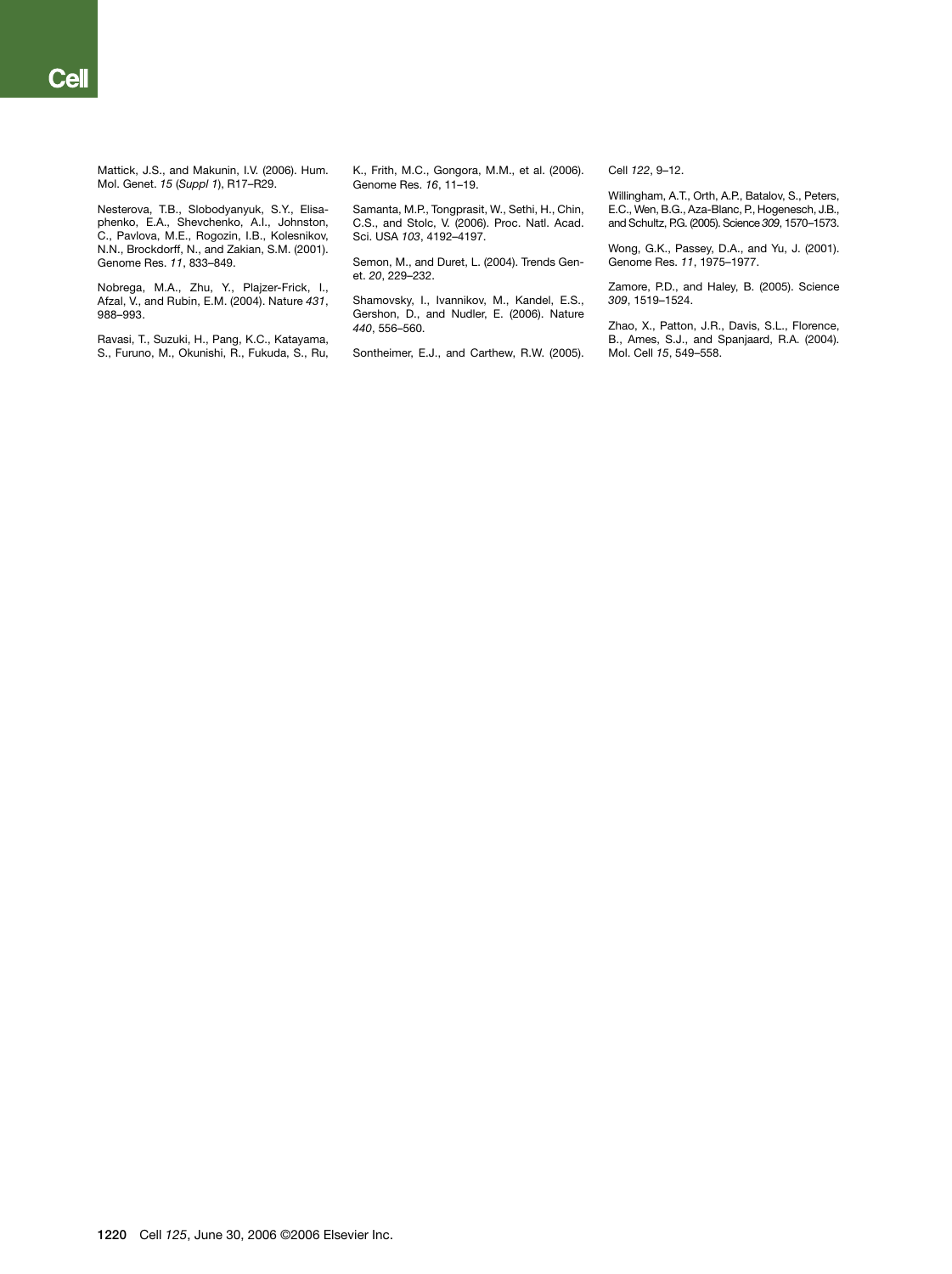# **Supplemental Data**

### **TUF Love for "Junk" DNA**

# **Aarron T. Willingham and Thomas R. Gingeras**

### **Table S1.**

| timeline                                                                                                                                                  | date          | category                    | references                                                           |
|-----------------------------------------------------------------------------------------------------------------------------------------------------------|---------------|-----------------------------|----------------------------------------------------------------------|
| abundant cytoplasmic poly(A)-RNA found in human cells<br>(subsequently observed in a variety of plant and animal cells)                                   | 1974          | widespread<br>transcription | (Milcarek et al.,<br>1974; Snider and<br>Morrison-<br>Bogorad, 1992) |
| nucleic acid hybridization reassociation kinetics (Cot curves) find 10-<br>fold more hnRNA than mRNA                                                      | 1975          | widespread<br>transcription | (Hough et al.,<br>1975)                                              |
| in amphibian oogenesis, transcription levels are $\sim$ 10-fold greater than<br>expected for mRNAs alone                                                  | 1980          | widespread<br>transcription | (Varley et al.,<br>1980)                                             |
| Cot curves show 10-fold greater complexity of nuclear vs. cytoplasmic<br>$poly(A)$ + RNA                                                                  | 1980          | widespread<br>transcription | (Holland et al.,<br>1980)                                            |
| 5 capped RNAs outnumber $poly(A) + 3$ -to-1                                                                                                               | 1981          | widespread<br>transcription | (Salditt-Georgieff<br>et al., 1981)                                  |
| tiling array experiments find widespread unannotated transcription                                                                                        | 2002          | widespread<br>transcription | (Kapranov et al.,<br>2002)                                           |
| sequencing of full-length cDNAs and SAGE tags finds widespread<br>ncRNAs and antisense transcription                                                      | 2002          | widespread<br>transcription | (Chen et al.,<br>2002; Okazaki et                                    |
| (noncoding cDNAs average 1800nt)                                                                                                                          |               |                             | al., 2002; Saha et<br>al., 2002)                                     |
| whole genome transcription mapping for Arabidopsis and Drosophila                                                                                         | 2003-<br>2004 | widespread<br>transcription | (Stolc et al., 2004;<br>Yamada et al.,<br>2003)                      |
| whole genome transcription mapping for human                                                                                                              | 2004          | widespread<br>transcription | (Bertone et al.,<br>2004)                                            |
| chromatin immunoprecipitation (ChIP) studies of mammalian<br>promoters find many ncRNAs are regulated by transcription factors<br>and signaling molecules | 2004          | widespread<br>transcription | (Cawley et al.,<br>2004)                                             |
| fine-mapping of transcriptome for 30% of human genome at 5bp<br>resolution                                                                                | 2005          | widespread<br>transcription | (Cheng et al.,<br>2005)                                              |
| upwards of 70% of sense transcripts are found to have an antisense<br>partner                                                                             | 2005          | widespread<br>transcription | (Katayama et al.,<br>2005)                                           |
| fine-mapping of transcriptome for 100% of human genome at 5bp<br>resolution                                                                               | 2006          | widespread<br>transcription | manuscript in<br>preparation                                         |
| ribosomal RNAs                                                                                                                                            | 1958          | ncRNAs                      | (Crick, 1958)                                                        |
| $(-100-5000nt)$                                                                                                                                           |               |                             |                                                                      |
| transfer RNAs<br>$(\sim 80nt)$                                                                                                                            | 1958          | ncRNAs                      | (Hoagland et al.,<br>1958)                                           |
| small nuclear RNAs (splicing)                                                                                                                             | 1977          | ncRNAs                      | (Benecke and                                                         |
| $(-100-500nt)$                                                                                                                                            |               |                             | Penman, 1977;<br>Goldstein et al.,                                   |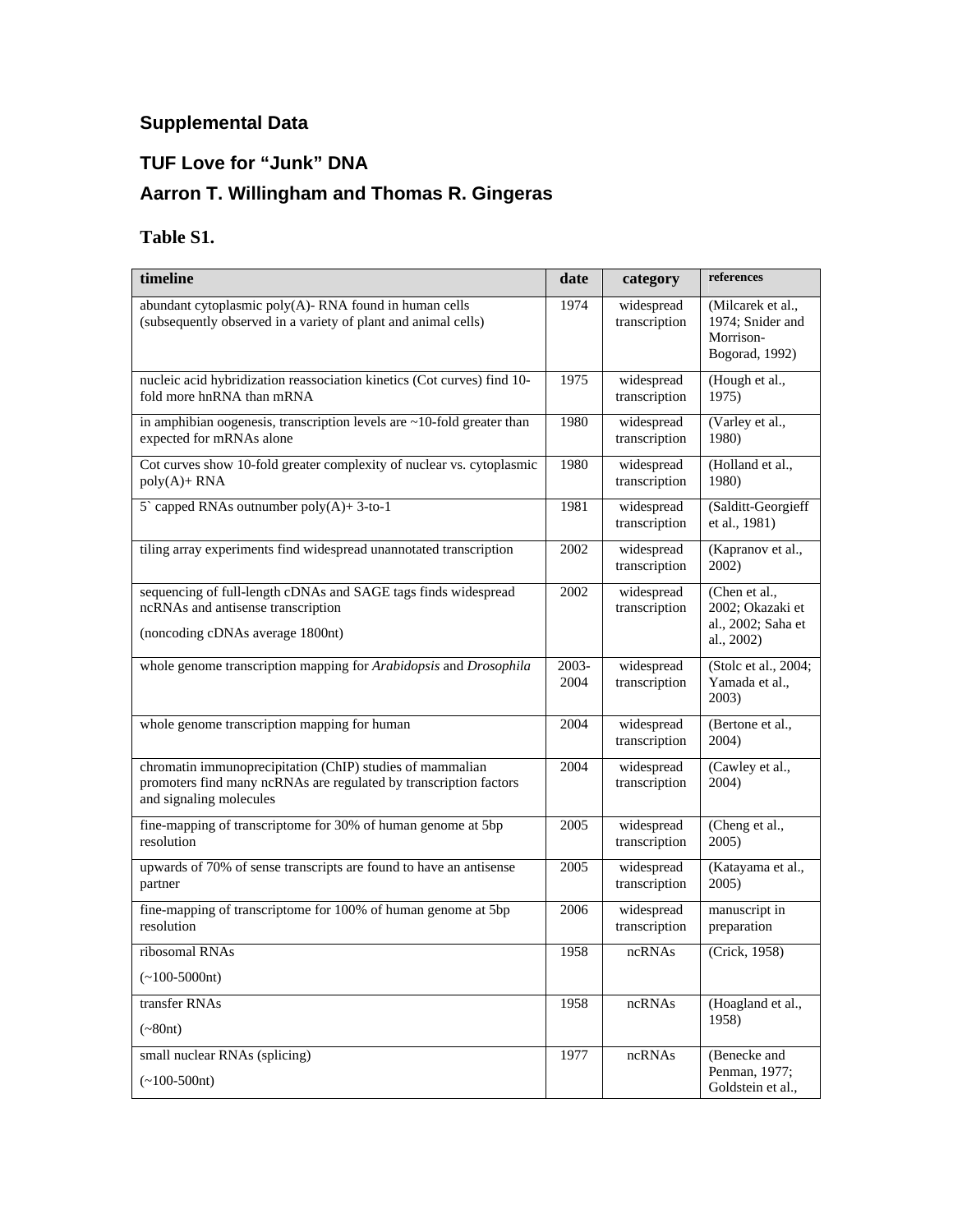|                                                                                                                                                                                                                      |             |                                                | 1977)                                                                                                                       |
|----------------------------------------------------------------------------------------------------------------------------------------------------------------------------------------------------------------------|-------------|------------------------------------------------|-----------------------------------------------------------------------------------------------------------------------------|
| endogenous antisense in prokaryotes                                                                                                                                                                                  | 1981        | ncRNAs                                         | (Rosen et al.,<br>1981; Tomizawa<br>and Itoh, 1981)                                                                         |
| endogenous antisense in eukaryotes                                                                                                                                                                                   | 1986        | ncRNAs                                         | (Adeniyi-Jones<br>and Zasloff, 1985;<br>Nepveu and<br>Marcu, 1986;<br>Spencer et al.,<br>1986; Williams<br>and Fried, 1986) |
| cosuppression in plants (later shown to be RNAi-based)                                                                                                                                                               | 1990        | ncRNAs                                         | (Napoli et al.,<br>1990; van der<br>Krol et al., 1990)                                                                      |
| Xist, a ncRNA required for dosage compensation<br>(16,500nt)                                                                                                                                                         | 1992        | ncRNAs                                         | (Brockdorff et al.,<br>1992; Brown et<br>al., 1992)                                                                         |
| small nucleolar RNAs<br>$(-60-300nt)$                                                                                                                                                                                | 1992        | ncRNAs                                         | (Leverette et al.,<br>1992)                                                                                                 |
| first miRNA (lin-4)                                                                                                                                                                                                  | 1993        | ncRNAs                                         | (Lee et al., 1993)                                                                                                          |
| $(\sim 22$ nt)                                                                                                                                                                                                       |             |                                                |                                                                                                                             |
| steroid receptor RNA activator (SRA)                                                                                                                                                                                 | 1999        | ncRNAs                                         | (Lanz et al., 1999)                                                                                                         |
| (875nt)                                                                                                                                                                                                              |             |                                                |                                                                                                                             |
| Tsix, antisense regulator of Xist                                                                                                                                                                                    | 1999        | ncRNAs                                         | (Lee et al., 1999)                                                                                                          |
| (40,000nt)                                                                                                                                                                                                           |             |                                                |                                                                                                                             |
| Air, antisense RNA required for autosomal gene imprinting                                                                                                                                                            | 2000        | ncRNAs                                         | (Lyle et al., 2000)                                                                                                         |
| $(-108,000nt)$                                                                                                                                                                                                       |             |                                                |                                                                                                                             |
| miRNAs found to be a large class of ncRNAs                                                                                                                                                                           | 2001        | ncRNAs                                         | (Lee and Ambros,<br>2001)                                                                                                   |
| $(\sim 22$ nt)                                                                                                                                                                                                       |             |                                                |                                                                                                                             |
| small RNAs required for heterochromatin formation                                                                                                                                                                    | 2002        | ncRNAs                                         | (Reinhart and<br>Bartel, 2002;<br>Volpe et al.,<br>2002)                                                                    |
| endogenous riboswitches                                                                                                                                                                                              | 2002        | ncRNAs                                         | (Mironov et al.,                                                                                                            |
| (in 5` UTR of protein-coding mRNAs)                                                                                                                                                                                  |             |                                                | 2002; Winkler et<br>al., 2002)                                                                                              |
| TRE ncRNAs activate transcription by recruiting histone modifying<br>factors                                                                                                                                         | 2006        | ncRNAs                                         | (Sanchez-Elsner<br>et al., 2006)                                                                                            |
| piRNAs, an abundant testes specific class of small RNAs with a role<br>in germline development<br>$\lim_{x\to 0}$ DNA data smalled from DNA dk (Dens at al. 2005)<br>$\mathbf{A}$ of $\mathbf{A}$ and $\mathbf{A}$ . | 2006<br>JPL | ncRNAs<br>$\overline{C}$ : $\overline{C}$ : 1. | (Aravin et al.,<br>2006; Girard et<br>al., 2006)                                                                            |

Additional noncoding RNA data available from RNAdb (Pang et al., 2005) and Rfam (Griffiths-Jones et al., 2005) online databases.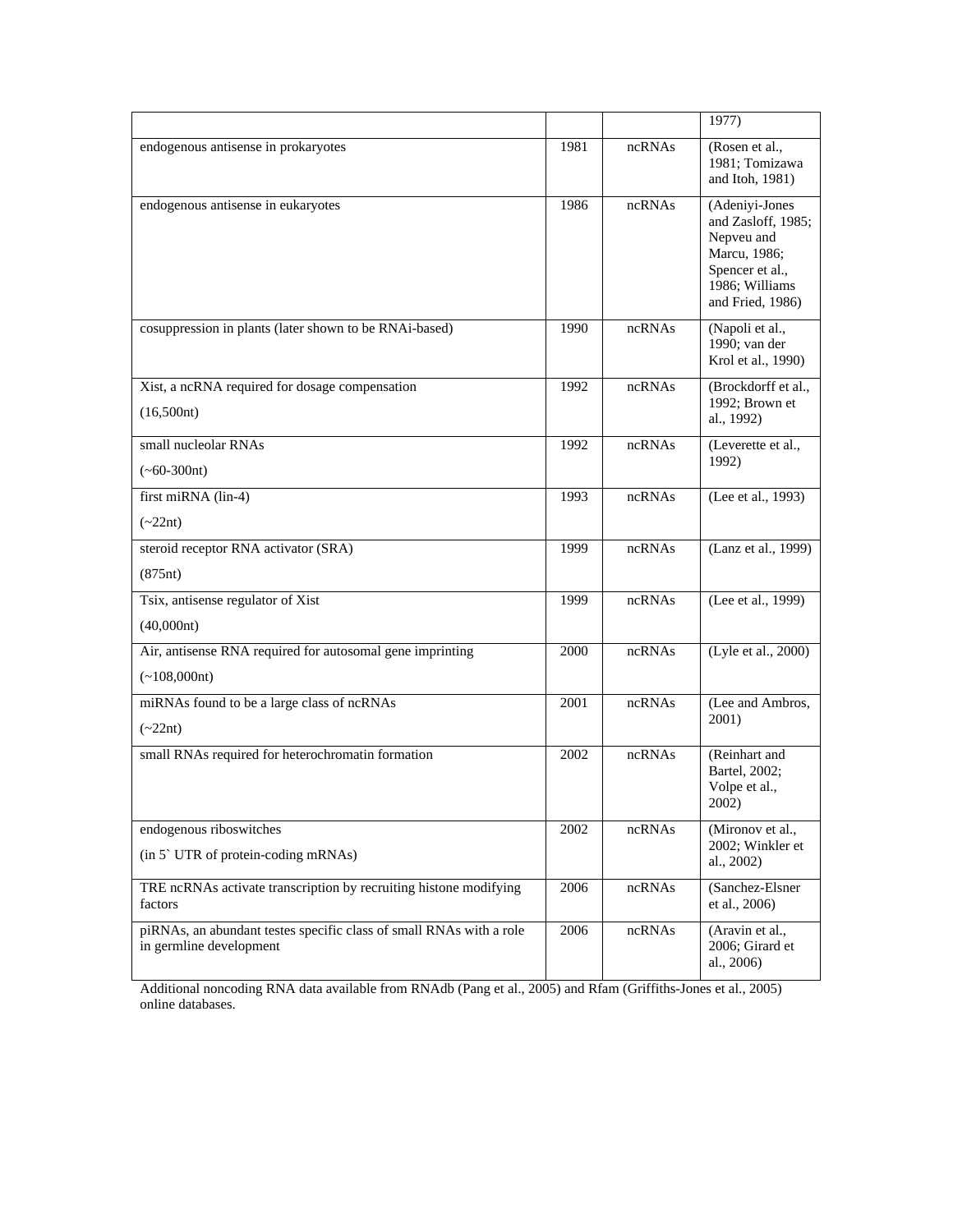### **References**:

Adeniyi-Jones, S., and Zasloff, M. (1985). Transcription, processing and nuclear transport of a B1 Alu RNA species complementary to an intron of the murine alphafetoprotein gene. Nature *317*, 81-84.

Aravin, A., Gaidatzis, D., Pfeffer, S., Lagos-Quintana, M., Landgraf, P., Iovino, N., Morris, P., Brownstein, M. J., Kuramochi-Miyagawa, S., Nakano, T.*, et al.* (2006). A novel class of small RNAs bind to MILI protein in mouse testes. Nature *doi:10.1038/nature04916*.

Benecke, B. J., and Penman, S. (1977). A new class of small nuclear RNA molecules synthesized by a type I RNA polymerase in HeLa cells. Cell *12*, 939-946.

Bertone, P., Stolc, V., Royce, T. E., Rozowsky, J. S., Urban, A. E., Zhu, X., Rinn, J. L., Tongprasit, W., Samanta, M., Weissman, S.*, et al.* (2004). Global identification of human transcribed sequences with genome tiling arrays. Science *306*, 2242-2246.

Brockdorff, N., Ashworth, A., Kay, G. F., McCabe, V. M., Norris, D. P., Cooper, P. J., Swift, S., and Rastan, S. (1992). The product of the mouse Xist gene is a 15 kb inactive X-specific transcript containing no conserved ORF and located in the nucleus. Cell *71*, 515-526.

Brown, C. J., Hendrich, B. D., Rupert, J. L., Lafreniere, R. G., Xing, Y., Lawrence, J., and Willard, H. F. (1992). The human XIST gene: analysis of a 17 kb inactive X-specific RNA that contains conserved repeats and is highly localized within the nucleus. Cell *71*, 527-542.

Cawley, S., Bekiranov, S., Ng, H. H., Kapranov, P., Sekinger, E. A., Kampa, D., Piccolboni, A., Sementchenko, V., Cheng, J., Williams, A. J.*, et al.* (2004). Unbiased mapping of transcription factor binding sites along human chromosomes 21 and 22 points to widespread regulation of noncoding RNAs. Cell *116*, 499-509.

Chen, J., Sun, M., Lee, S., Zhou, G., Rowley, J. D., and Wang, S. M. (2002). Identifying novel transcripts and novel genes in the human genome by using novel SAGE tags. Proc Natl Acad Sci U S A *99*, 12257-12262.

Cheng, J., Kapranov, P., Drenkow, J., Dike, S., Brubaker, S., Patel, S., Long, J., Stern, D., Tammana, H., Helt, G.*, et al.* (2005). Transcriptional maps of 10 human chromosomes at 5-nucleotide resolution. Science *308*, 1149-1154.

Crick, F. H. (1958). On protein synthesis. Symp Soc Exp Biol *12*, 138-163.

Girard, A., Sachidanandam, R., Hannon, G. J., and Carmell, M. A. (2006). A germlinespecific class of small RNAs binds mammalian Piwi proteins. Nature *doi:10.1038/nature04917*.

Goldstein, L., Wise, G. E., and Ko, C. (1977). Small nuclear RNA localization during mitosis. An electron microscope study. J Cell Biol *73*, 322-331.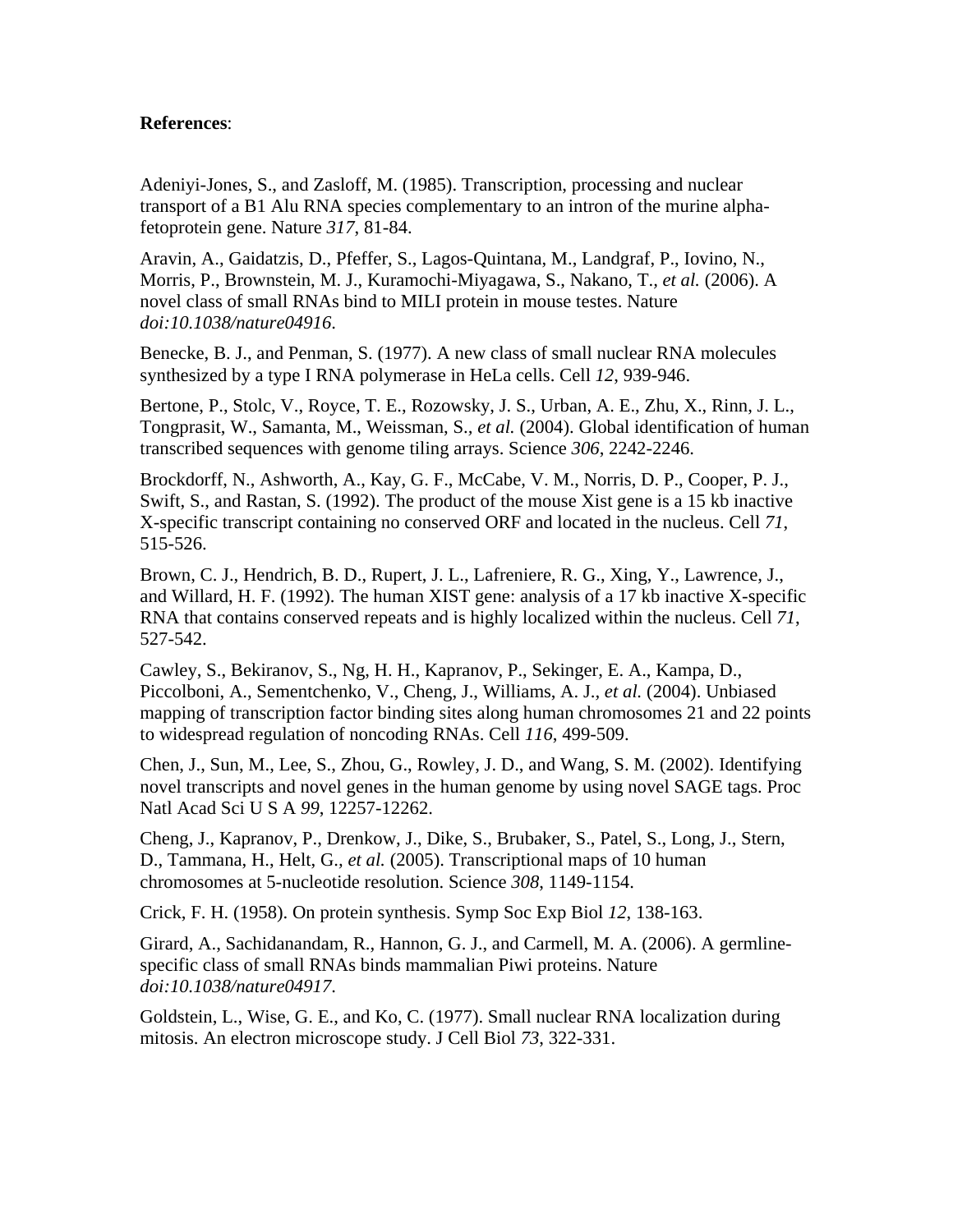Griffiths-Jones, S., Moxon, S., Marshall, M., Khanna, A., Eddy, S. R., and Bateman, A. (2005). Rfam: annotating non-coding RNAs in complete genomes. Nucleic Acids Res *33 Database Issue*, D121-124.

Hoagland, M. B., Stephenson, M. L., Scott, J. F., Hecht, L. I., and Zamecnik, P. C. (1958). A soluble ribonucleic acid intermediate in protein synthesis. J Biol Chem *231*, 241-257.

Holland, C. A., Mayrand, S., and Pederson, T. (1980). Sequence complexity of nuclear and messenger RNA in HeLa cells. J Mol Biol *138*, 755-778.

Hough, B. R., Smith, M. J., Britten, R. J., and Davidson, E. H. (1975). Sequence complexity of heterogeneous nuclear RNA in sea urchin embryos. Cell *5*, 291-299.

Kapranov, P., Cawley, S. E., Drenkow, J., Bekiranov, S., Strausberg, R. L., Fodor, S. P., and Gingeras, T. R. (2002). Large-scale transcriptional activity in chromosomes 21 and 22. Science *296*, 916-919.

Katayama, S., Tomaru, Y., Kasukawa, T., Waki, K., Nakanishi, M., Nakamura, M., Nishida, H., Yap, C. C., Suzuki, M., Kawai, J.*, et al.* (2005). Antisense transcription in the mammalian transcriptome. Science *309*, 1564-1566.

Lanz, R. B., McKenna, N. J., Onate, S. A., Albrecht, U., Wong, J., Tsai, S. Y., Tsai, M. J., and O'Malley, B. W. (1999). A steroid receptor coactivator, SRA, functions as an RNA and is present in an SRC-1 complex. Cell *97*, 17-27.

Lee, J. T., Davidow, L. S., and Warshawsky, D. (1999). Tsix, a gene antisense to Xist at the X-inactivation centre. Nat Genet *21*, 400-404.

Lee, R. C., and Ambros, V. (2001). An extensive class of small RNAs in Caenorhabditis elegans. Science *294*, 862-864.

Lee, R. C., Feinbaum, R. L., and Ambros, V. (1993). The C. elegans heterochronic gene lin-4 encodes small RNAs with antisense complementarity to lin-14. Cell *75*, 843-854.

Leverette, R. D., Andrews, M. T., and Maxwell, E. S. (1992). Mouse U14 snRNA is a processed intron of the cognate hsc70 heat shock pre-messenger RNA. Cell *71*, 1215- 1221.

Lyle, R., Watanabe, D., te Vruchte, D., Lerchner, W., Smrzka, O. W., Wutz, A., Schageman, J., Hahner, L., Davies, C., and Barlow, D. P. (2000). The imprinted antisense RNA at the Igf2r locus overlaps but does not imprint Mas1. Nat Genet *25*, 19-21.

Milcarek, C., Price, R., and Penman, S. (1974). The metabolism of a poly(A) minus mRNA fraction in HeLa cells. Cell *3*, 1-10.

Mironov, A. S., Gusarov, I., Rafikov, R., Lopez, L. E., Shatalin, K., Kreneva, R. A., Perumov, D. A., and Nudler, E. (2002). Sensing small molecules by nascent RNA: a mechanism to control transcription in bacteria. Cell *111*, 747-756.

Napoli, C., Lemieux, C., and Jorgensen, R. (1990). Introduction of a Chimeric Chalcone Synthase Gene into Petunia Results in Reversible Co-Suppression of Homologous Genes in trans. Plant Cell *2*, 279-289.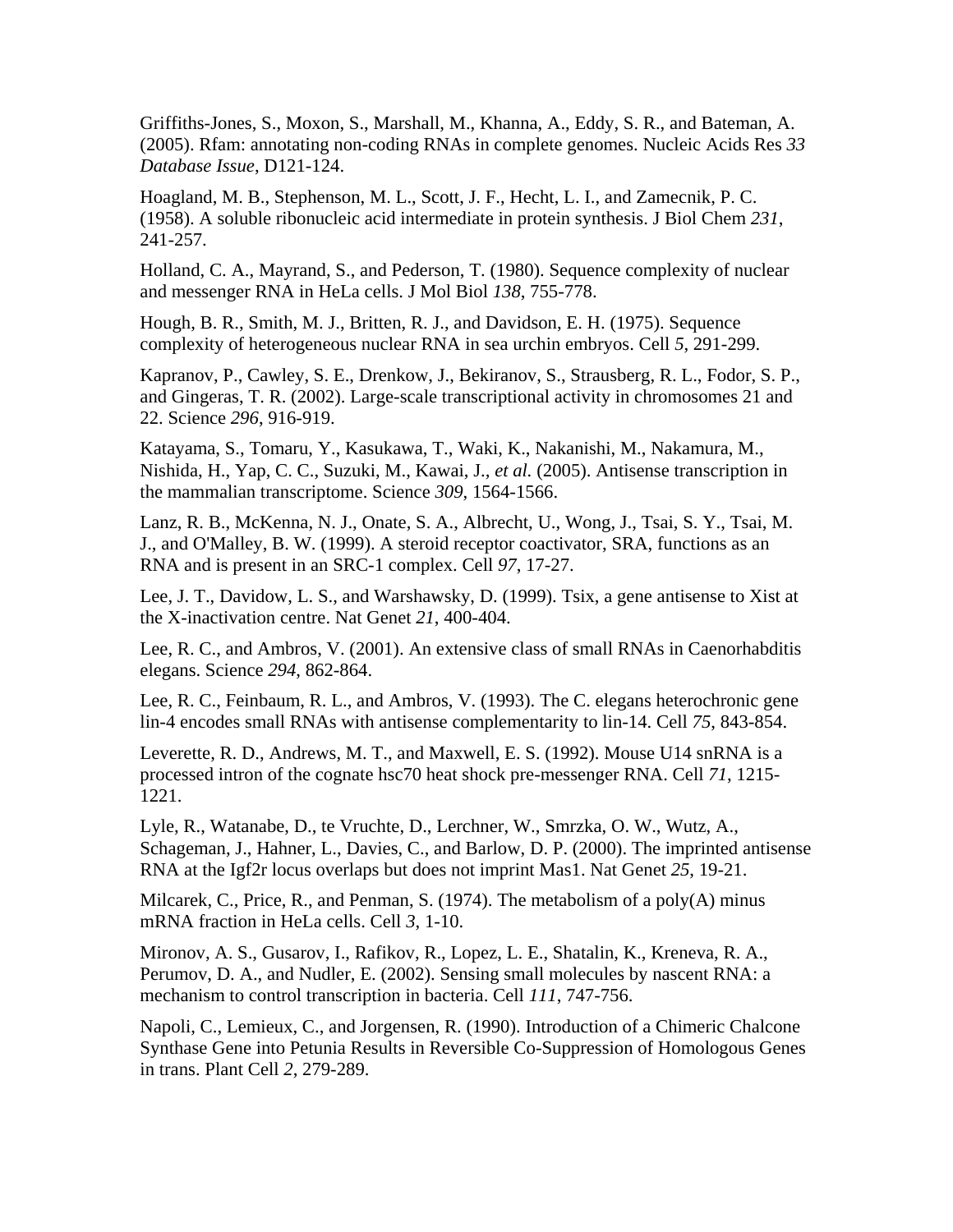Nepveu, A., and Marcu, K. B. (1986). Intragenic pausing and anti-sense transcription within the murine c-myc locus. Embo J *5*, 2859-2865.

Okazaki, Y., Furuno, M., Kasukawa, T., Adachi, J., Bono, H., Kondo, S., Nikaido, I., Osato, N., Saito, R., Suzuki, H.*, et al.* (2002). Analysis of the mouse transcriptome based on functional annotation of 60,770 full-length cDNAs. Nature *420*, 563-573.

Pang, K. C., Stephen, S., Engstrom, P. G., Tajul-Arifin, K., Chen, W., Wahlestedt, C., Lenhard, B., Hayashizaki, Y., and Mattick, J. S. (2005). RNAdb--a comprehensive mammalian noncoding RNA database. Nucleic Acids Res *33*, D125-130.

Reinhart, B. J., and Bartel, D. P. (2002). Small RNAs correspond to centromere heterochromatic repeats. Science *297*, 1831.

Rosen, J., Ryder, T., Ohtsubo, H., and Ohtsubo, E. (1981). Role of RNA transcripts in replication incompatibility and copy number control in antibiotic resistance plasmid derivatives. Nature *290*, 794-797.

Saha, S., Sparks, A. B., Rago, C., Akmaev, V., Wang, C. J., Vogelstein, B., Kinzler, K. W., and Velculescu, V. E. (2002). Using the transcriptome to annotate the genome. Nat Biotechnol *20*, 508-512.

Salditt-Georgieff, M., Harpold, M. M., Wilson, M. C., and Darnell, J. E., Jr. (1981). Large heterogeneous nuclear ribonucleic acid has three times as many 5' caps as polyadenylic acid segments, and most caps do not enter polyribosomes. Mol Cell Biol *1*, 179-187.

Sanchez-Elsner, T., Gou, D., Kremmer, E., and Sauer, F. (2006). Noncoding RNAs of trithorax response elements recruit Drosophila Ash1 to Ultrabithorax. Science *311*, 1118- 1123.

Snider, B. J., and Morrison-Bogorad, M. (1992). Brain non-adenylated mRNAs. Brain Res Brain Res Rev *17*, 263-282.

Spencer, C. A., Gietz, R. D., and Hodgetts, R. B. (1986). Overlapping transcription units in the dopa decarboxylase region of Drosophila. Nature *322*, 279-281.

Stolc, V., Gauhar, Z., Mason, C., Halasz, G., van Batenburg, M. F., Rifkin, S. A., Hua, S., Herreman, T., Tongprasit, W., Barbano, P. E.*, et al.* (2004). A gene expression map for the euchromatic genome of Drosophila melanogaster. Science *306*, 655-660.

Tomizawa, J., and Itoh, T. (1981). Plasmid ColE1 incompatibility determined by interaction of RNA I with primer transcript. Proc Natl Acad Sci U S A *78*, 6096-6100.

van der Krol, A. R., Mur, L. A., Beld, M., Mol, J. N., and Stuitje, A. R. (1990). Flavonoid genes in petunia: addition of a limited number of gene copies may lead to a suppression of gene expression. Plant Cell *2*, 291-299.

Varley, J. M., Macgregor, H. C., and Erba, H. P. (1980). Satellite DNA is transcribed on lampbrush chromosomes. Nature *283*, 686-688.

Volpe, T. A., Kidner, C., Hall, I. M., Teng, G., Grewal, S. I., and Martienssen, R. A. (2002). Regulation of heterochromatic silencing and histone H3 lysine-9 methylation by RNAi. Science *297*, 1833-1837.